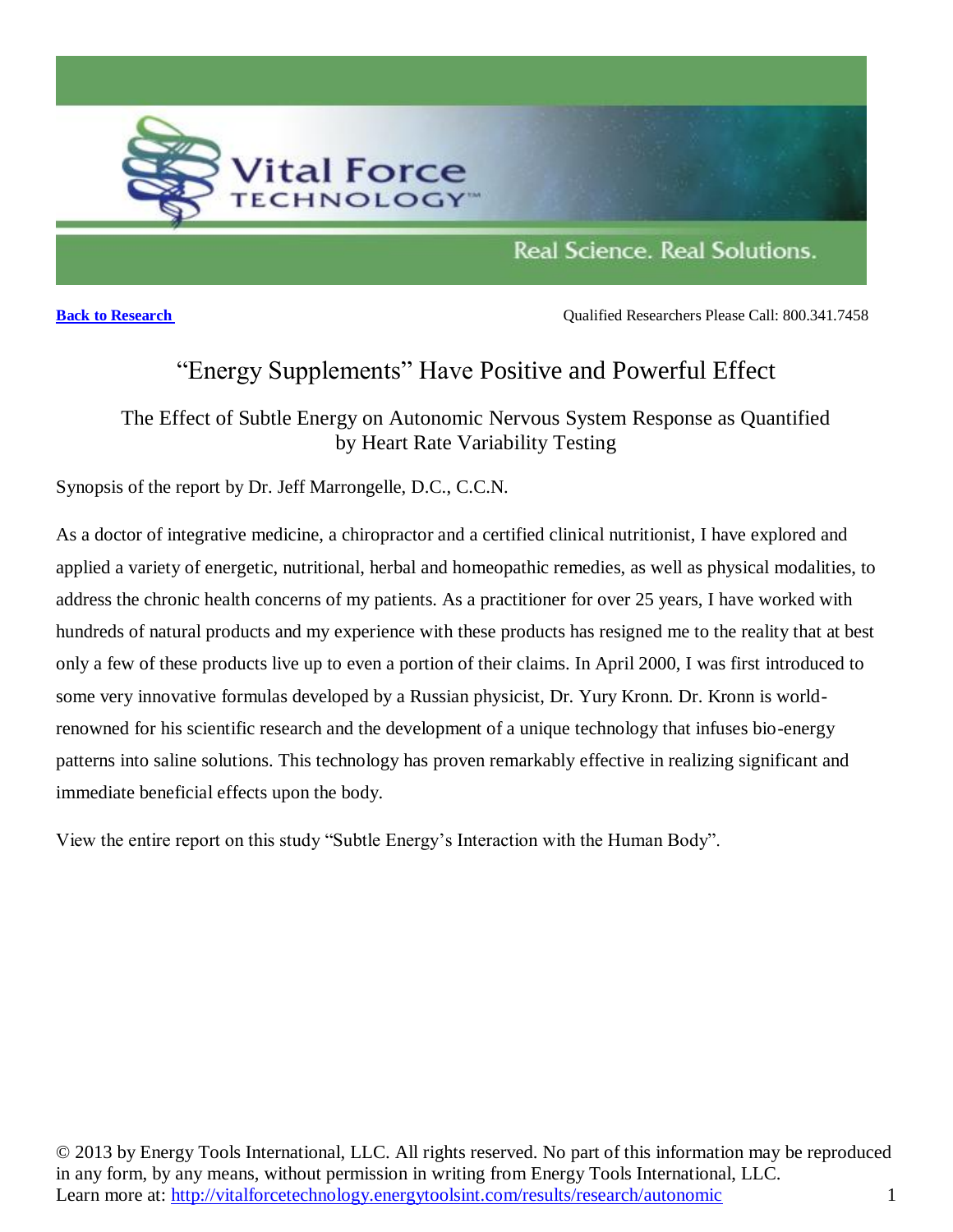# Homeostasis is a dynamic balance between the autonomic branches.



For many years I have used Electro-Acupuncture (EAV/EDS) as a means of testing the general condition of the body's energetic system, and meridian responses to different remedies. In my practice I also use Heart Rate Variability (HRV testing) as a means of testing the functional level of a patient's autonomic nervous system. Using these two types of instruments in chronic illness cases gives me valuable, objective insights in evaluating both the energetic system and the effects of chronic illness on the nervous system.HRV is an indispensable tool for measuring the potentiality of success of clinical treatment. As a clinical research tool, it can be used to monitor the success or potential success of any therapeutic program or single therapy by determining any specific treatment's effectiveness in relieving symptoms and documenting their outcomes.

The HRV pretest is used to determine the current condition of the patient (establish a baseline). The HRV posttest confirms a treatment program's probability of success. The potentiality of success is measured by analyzing changes in the data after dosing. Successful therapies typically show an immediate positive shift in the HRV ratings after dosing. If a positive shift in the HRV analysis is not observed, other strategies and assessments may need to be explored.

© 2013 by Energy Tools International, LLC. All rights reserved. No part of this information may be reproduced in any form, by any means, without permission in writing from Energy Tools International, LLC. Learn more at: http://vitalforcetechnology.energytoolsint.com/results/research/autonomic 2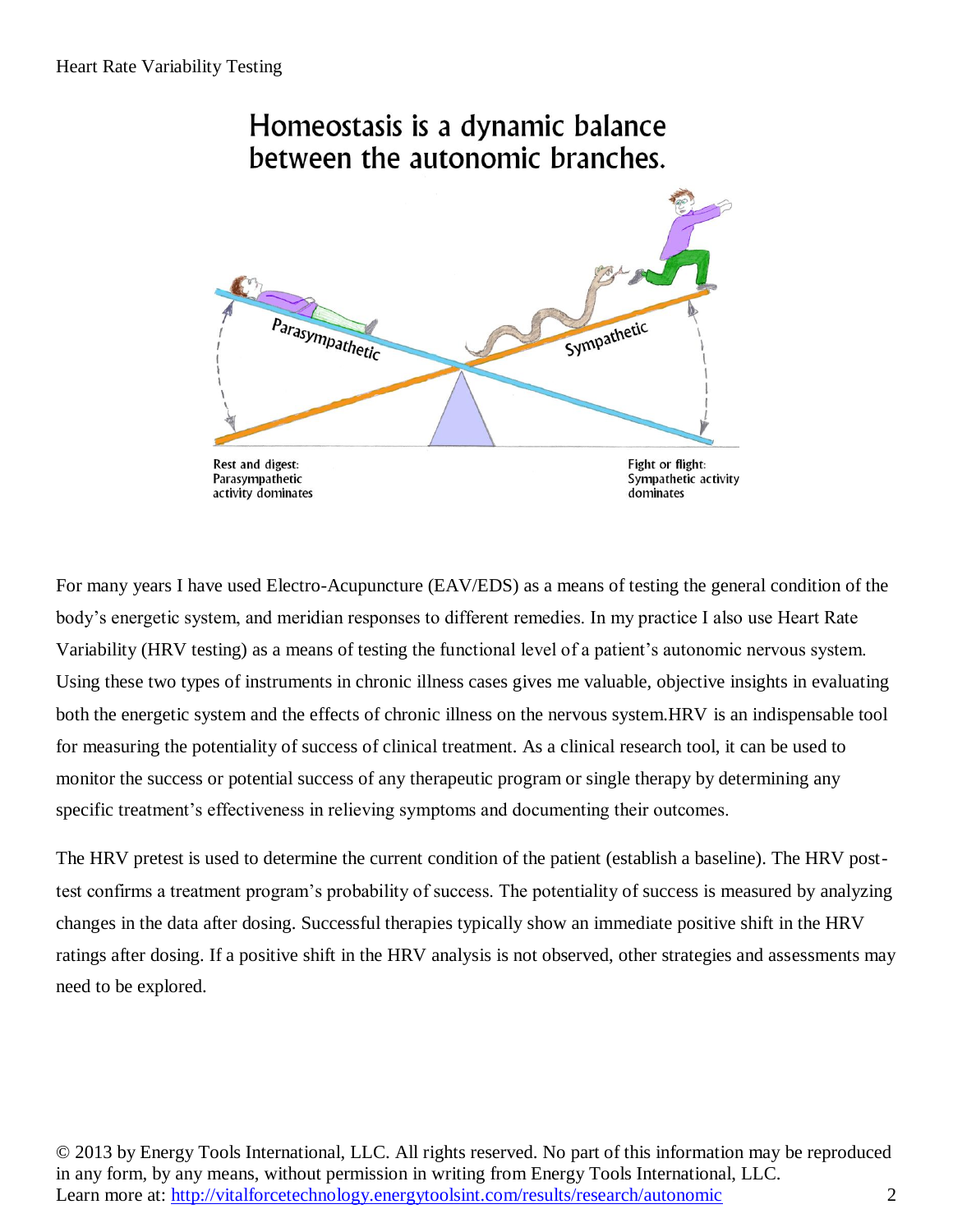

## **Overview of HRV Testing Results**

The most interesting conclusion about the influence of the Vital Force Formulas is that across the board and regardless of category or condition, we observe consistent positive responses. Positive shifts are observed in most of the Heart Rate Variability (HRV) parameters, particularly in the relationship of the Sympathetic to Parasympathetic response. It should be noted that in cases where the Parasympathetic and Sympathetic values fall in the normal range, changes in these values did not tend to occur, however, significant improvements were consistently registered in other key HRV values. Shifts in heart rate, myocardial response, high frequency and low frequency neurological function, total power and vascular compliance were observed repeatedly. Positive reactions in reserve capacity and physical fitness measurements are seen consistently.

It stands to reason, if one can provide positive influence to the Autonomic Nervous System as viewed by the HRV parameters, keeping in mind that the Autonomic Nervous System is responsible for 99.9% of all life functions, the use of a Vital Force Formula to induce/initiate improvement of the ANS system can significantly improve one's physiology and thus one's quality of life.

© 2013 by Energy Tools International, LLC. All rights reserved. No part of this information may be reproduced in any form, by any means, without permission in writing from Energy Tools International, LLC. Learn more at: http://vitalforcetechnology.energytoolsint.com/results/research/autonomic 3